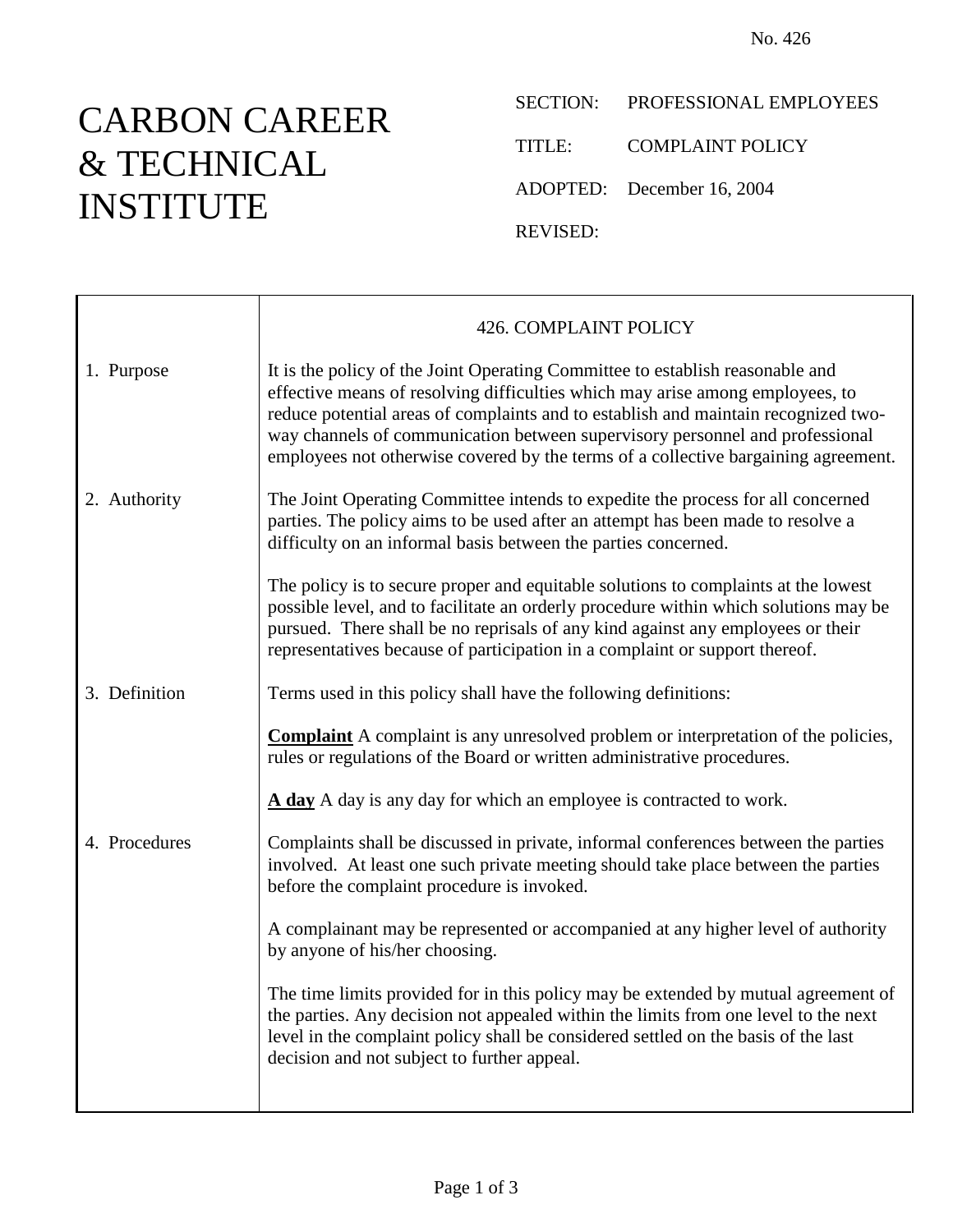| Level One - Immediate Supervisor                                                                                                                                                                                                                                                                                                                                                                                                                                                                      |
|-------------------------------------------------------------------------------------------------------------------------------------------------------------------------------------------------------------------------------------------------------------------------------------------------------------------------------------------------------------------------------------------------------------------------------------------------------------------------------------------------------|
| Within seven days after the occurrence of the act or omission giving rise to the<br>complaint, the complainant shall present his/her complaint in a written statement to<br>the immediate supervisor. This statement shall be a clear concise expression of the<br>complaint, and the policy or law for which there is an alleged violation, the<br>circumstances on which the complaint is based, the person(s) involved, the decision<br>rendered at the private conference, and the remedy sought. |
| Within five days the immediate supervisor shall communicate his/her decision to the<br>employee in writing. If the supervisor does not respond within the time limit, the<br>complainant may appeal to the next level.                                                                                                                                                                                                                                                                                |
| Either party to the complaint shall have the right to request a personal conference in<br>order to resolve the problem. Either party may request the presence of one conferee.                                                                                                                                                                                                                                                                                                                        |
| Level - Administrative Director                                                                                                                                                                                                                                                                                                                                                                                                                                                                       |
| If the employee is not satisfied with the decision at Level One, s/he may appeal the<br>decision in writing to the Administrative Director within five days after receiving it.                                                                                                                                                                                                                                                                                                                       |
| This written statement shall include a copy of the original complaint, the decision<br>rendered, the name of the appellant's conferee, if any, and a clear, concise statement<br>of the reasons for the appeal.                                                                                                                                                                                                                                                                                       |
| The Administrative Director shall communicate a decision to the complainant within<br>seven days. Either party in the appeal may request a personal conference within the<br>above time limits. If the decision has not been rendered within the time limits, the<br>complainant may appeal to the next level.                                                                                                                                                                                        |
| Level Three – Joint Operating Committee                                                                                                                                                                                                                                                                                                                                                                                                                                                               |
| Within seven days after receiving the decision of the Superintendent, the<br>complainant may appeal the decision in writing to the Joint Operating Committee<br>which shall schedule the matter for a hearing at an executive session to be held at the<br>next regularly scheduled meeting. The complainant and/or his/her conferee shall be<br>present at the hearing.                                                                                                                              |
| Within ten days the Joint Operating Committee shall submit its decision in writing<br>together with supporting reasons to the complainant. A copy shall be furnished to the<br>administrator involved and the Administrative Director. The decision of the Joint<br>Operating Committee is final.                                                                                                                                                                                                     |
|                                                                                                                                                                                                                                                                                                                                                                                                                                                                                                       |